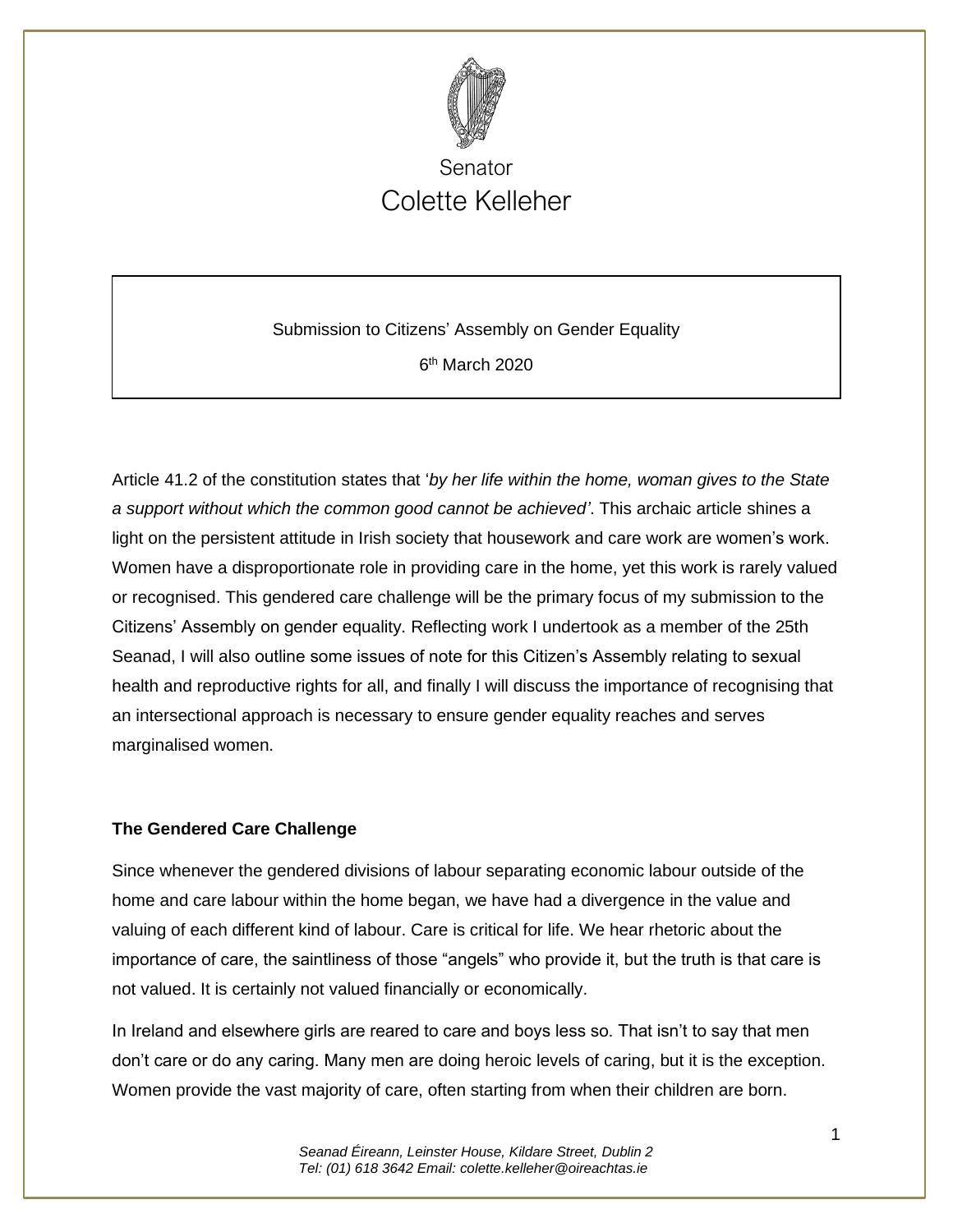

According to a joint report by Irish Human Rights and Equality Commission and the ESRI called 'Caring and Unpaid Work in Ireland'<sup>1</sup> published in 2019:

• 45 per cent of women and 29 per cent of men provide care for others daily (childcare and/or adult care)

• Women spend more than double the hours on care work (21.3 hours) than men (10.6 hours)

• Women perform on average of 7.2 hours more of care per week than men

An ESRI report named 'Ageing Workforce in Ireland: Working Conditions, Health and Extending Working Lives<sup>2</sup>' in 2019 found that:

• 7% of those leaving work between the ages of 55 and 59 years left because of care responsibilities, and women were five times more likely to exit for this reason than men"

From the CSO 2016 census we know that

• A total of 195,263 persons (4.1% of population) were providing unpaid assistance to others. Women made up just over 6 in 10 carers (60.5%, 118,151 carers) with 77,112 (39.5%) men

• Women are almost 3 times (2.8%) more likely than men to work 20 hours or less

Working part time of course may be a choice, but it also may be to do with needing to combine paid work and care, with all the implications for take home pay in the here and now and of course for pensions in the future.

Pension poverty and the gendered pension gap is another way we are letting down carers and therefore letting down women. As the statistics above show women are far more likely to

<sup>1</sup> Russell, Helen; Grotti, Raffaele; McGinnity, Frances & Privalko, Ivan (2019) Caring and Unpaid Work in Ireland. ESRI [https://www.esri.ie/system/files/publications/BKMNEXT382.pdf] <sup>2</sup> Privalko, Ivan; Russell, Helen & Maítre, Bertrand (2019) Ageing Workforce in Ireland: Working Conditions, Health and Extending Working Lives. ESRI [https://www.esri.ie/system/files/publications/RS92\_0.pdf]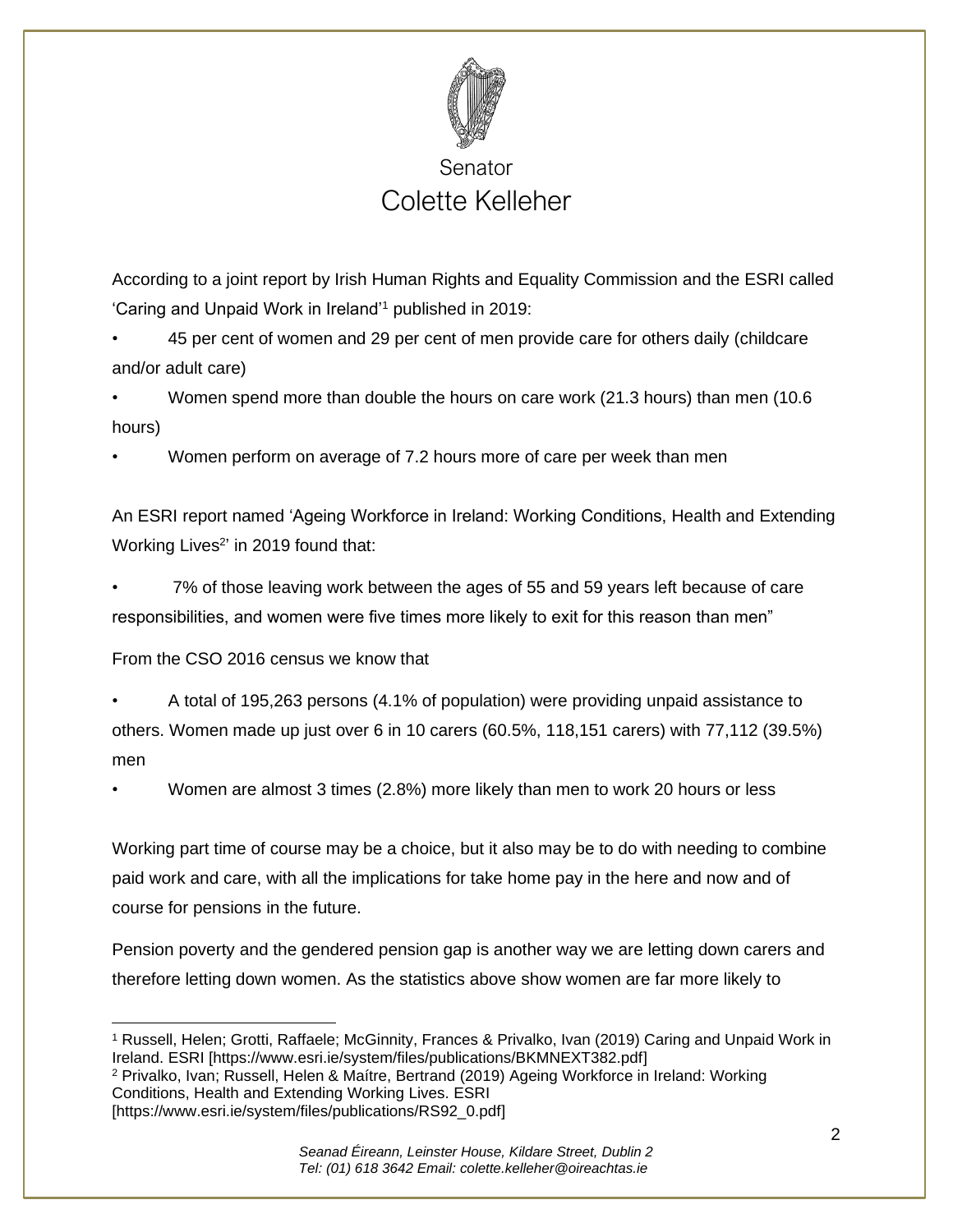

engage in care work, far more likely to work part-time and far more likely to exit work because of care responsibilities. This has an impact on women's pensions later in life. According to the European Commission the gender pension gap in Ireland is 41 percent, this is the gap between female and male pensioners aged 65 and 79 $^3$ .

Care work is often underpaid. Again, according to the CSO 83.5% of those in caring, leisure or other services are women. The Big Start campaign for early years has done much to highlight the low pay and poor terms and conditions for those providing early education and care, many of whom do not get paid during summer holidays, as an example. The gender pay gap in Ireland for 2019 was estimated at an average of 14% according to the Chartered Institute of Personnel Development<sup>4</sup>.

So, we can conclude that women do indeed have a disproportionate role in providing care. That care work is often unpaid or low paid, with poor terms and conditions. The price of caring is a high price to pay for the women and men who do it. It's a high price to pay for the emotional and physical wear and tear involved. Itis a high price to pay in the forgone opportunities and income for carers and with significant implications for pension income in retirement and old age.

We can speculate the reasons for the gender nature of 'care work' and the divergences between women and men, in relation to it. Is it that women are conditioned to take up caring roles, or that it is genetic, that women want to care, or might it be that often women have no choice?

Do women have no choice because there is not an equal 'sharing of care' between men and women and between the state and the citizen? Is it because that today in Ireland an infrastructure of care doesn't exist in any meaningful, reliable way to allow fair sharing of care? So, it's a fact that it is overwhelmingly women who provide care in Ireland, and indeed the world over. And at some cost to women. This fact influences politics, public discourse and public

<sup>3</sup>European Commission (2015) Men, Women and Pensions. [http://ec.europa.eu/justice/genderequality/files/documents/150618\_men\_women\_pensions\_en.pdf].

<sup>4</sup> Chartered Institute of Personnel Development (2019) [https://www.cipd.ie/news-resources/practicalguidance/employment-law/factsheets/gender-pay-gap-information-bill-2019]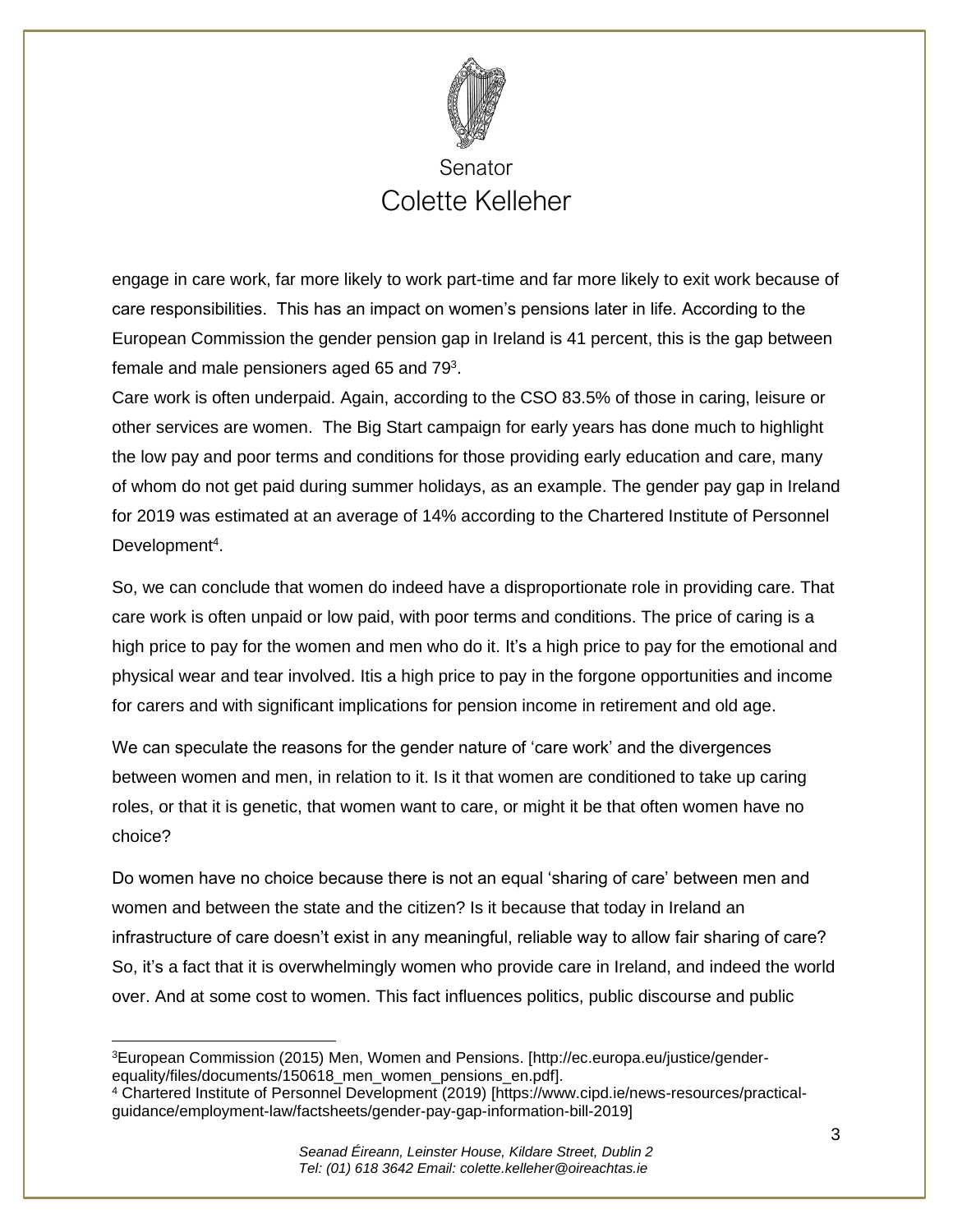

policy. Caring is largely done behind closed doors by women, unpaid or sometimes shared with others, often badly paid women either part time or fulltime, it is often assumed, unacknowledged and unappreciated too.

It benefits the State, employers and society as a whole that women provide this often unseen, unpaid for or badly paid for care. By not valuing or paying for care Governments can keep public spending down or to spend on things other than care. And so, the children arrive at school on time. The children go on to be good little cogs in the machine of work, and our economy thrives, without the 'deadweight' effect of recognising the 'costs' of caring to the people providing it; the cost to their health; the cost to their life chances; the cost to their prosperity; the cost and loss to their pensions. A lifetime of caring is often a life ended in poverty.

CW Mills brilliant insight in the Sociological Imagination<sup>5</sup> written back in the 1960s, and still holding true, that "all private troubles are public issues". Our challenge today is making these private realities into public issues, and this Citizen Assembly on gender equality, and what it might recommend to Ireland on how to addresses the Gendered Care Challenge is a great step in the right direction. These include the challenges of providing 24/7, 365 care to a sick child, a child with a disability, a person with dementia, a person with Parkinson's, MS, Motor Neuron Disease, a person with chronic mental illness, a person with an addiction, a baby. The care that each of these citizens need and deserve is not simply a private matter, left to women in the home. We need to turn the price of providing that care, of making that gift of care given in love, of making that unseen care provided in private spaces and in private lives, 'seen', to turn these private realities into the public concerns they are.

With better infant mortality, as we live longer and with smaller, dispersed families, the care challenge is one of the major challenges, and still unresolved, of our time. This care challenge has got to be faced, and indeed its gendered dimensions.

<sup>5</sup> Mills, C. (1959). Sociological Imagination. Oxford University Press.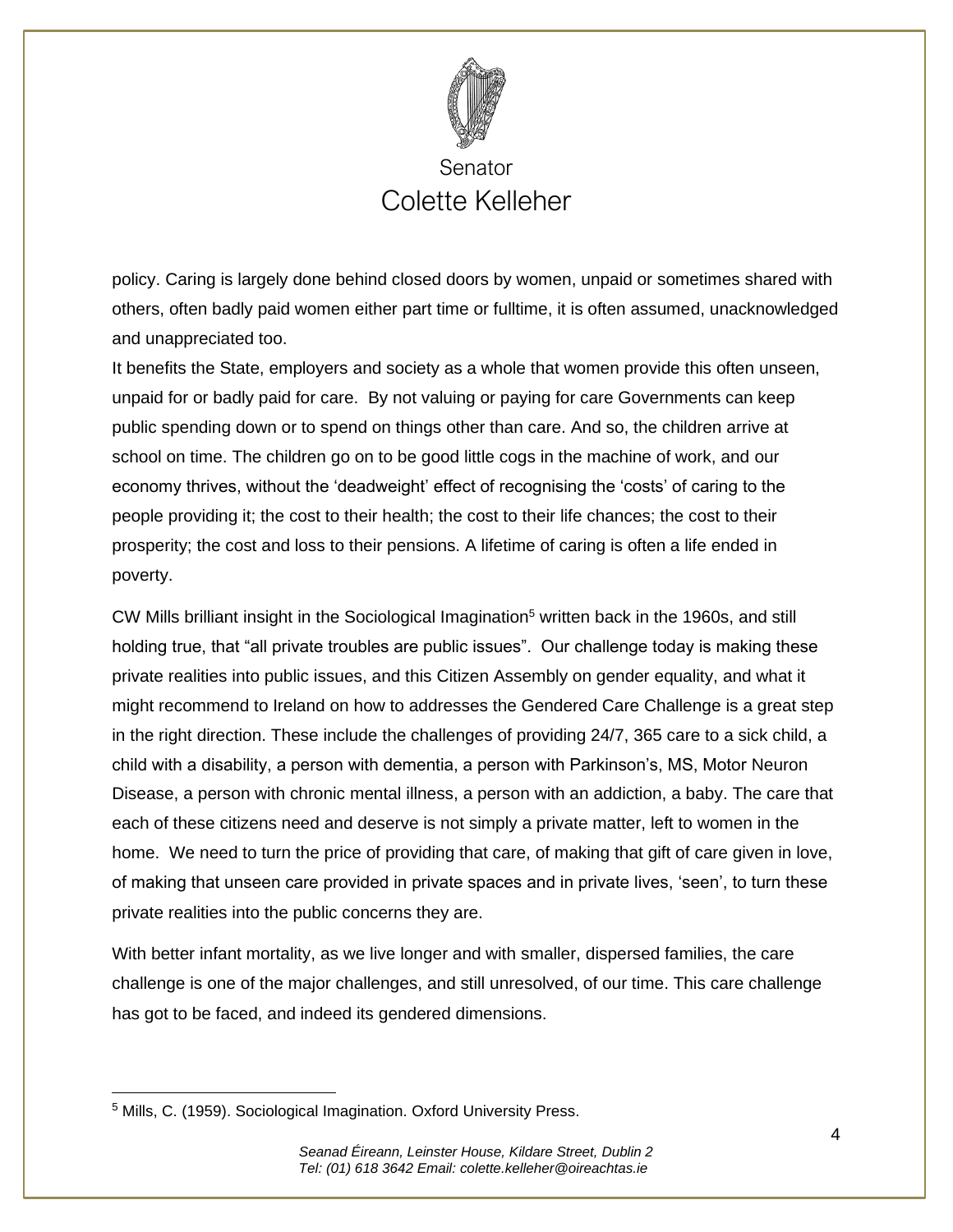

As James Baldwin, the great civil rights activist said "*not everything that is faced, can be changed. But nothing can be changed until it is faced*". So, we must face the gendered care challenge. Care and caring exist in the private domain but are public issues which must be framed and presented as such., not simply abandoned to market forces.

It's time to change the public conversation and public policy conversation about care. It's time to move away from Irish Social policy being characterised in the words of this year's IHREC/ESRI 'Caring and unpaid work in Ireland' report from a "*Liberal modified male breadwinner regime, in that the provision of care services (e.g. childcare, care for older people) by the State is relatively low, leaving households to provide these services themselves or to source them from the market if they can pay*".

The report also states that "*in order to move to a situation where caring and household work is both valued and more equally shared between men and women there is a need for changes in social and employment policies that support carers, facilitate the combination of care and employment and at the same time encourage greater male participation in care*".

This Citizens' Assembly on gender equality is an important opportunity to start a new conversation about care and to set a new policy direction that values care; that values carers including valuing them financially; and to create different societal possibilities for sharing care between women and men, and for a new contract between the citizen and the state. The value and distribution of care work is an important question for Irish society to consider. Both carers and the cared for are falling through the cracks  $6$  of our current and wholly inadequate care infrastructure, which needs to include preventative adult safeguarding measures, including support for carers as well sanctions when abuse occurs.

Care and caring must be politicised. Across all political parties and independents. That is why I convened the All Party Oireachtas Group on Dementia. It has been a very hard work for the most modest of breakthroughs on Dementia Advisers and Homecare pilots in the 2020 budget

<sup>&</sup>lt;sup>6</sup>Donnelly, Sarah & O'Brien, Marita (2019) Falling Through the Cracks: key developments and next steps for adult safeguarding in Ireland [\[https://researchrepository.ucd.ie/handle/10197/11242\]](https://researchrepository.ucd.ie/handle/10197/11242)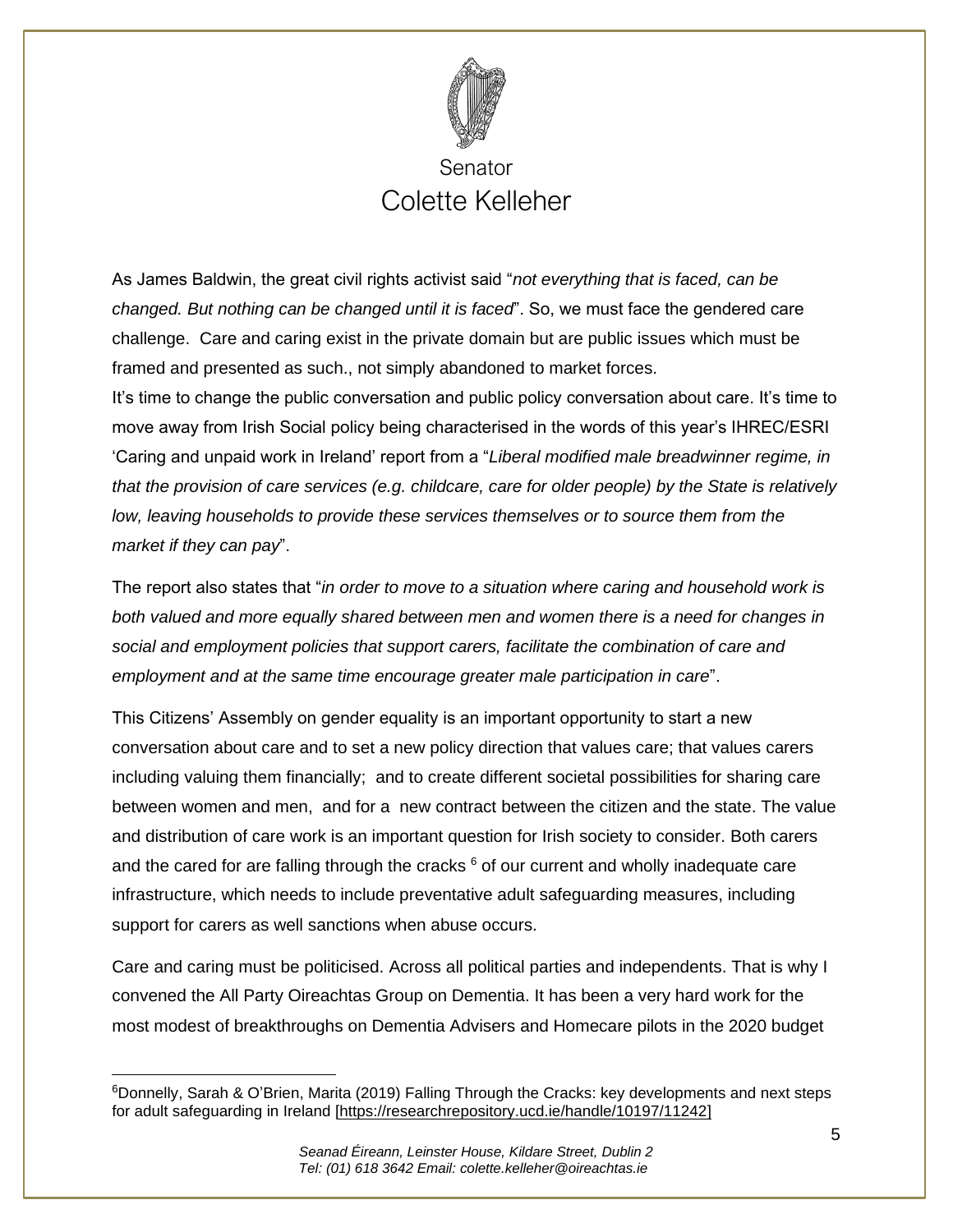

But just like broadband and a proposed investment of 3 billion euro<sup>7</sup>, we need an infrastructure of care in Ireland and a commensurate investment. Our childcare system is expensive and low quality. The well-intentioned recent reforms and investment are patchy, bureaucratic and inadequate. Almost 20 years ago, in 2000 when I was working as special Adviser to Minister Hodge in the UK, I was part of the OECD review<sup>8</sup> team and we told the Government what to do then. We told the Government to put in place a publicly funded national system of early years and childcare, complemented with good paid maternity and parental leave. There has been good progress on Leave but much more to do for an infrastructure of high quality, free and affordable early education and childcare. We produced a good report, another one gathering dust.

We also need a national home care system. Other small countries like Denmark have such systems in place. Such systems allow people with care needs to be looked after, and relatives to do as much as they can, sharing the care but not doing more than they are able to do for reasons of health, sanity; allowing people with relatives needing care to work, to earn, to provide for their pensions, to do all this knowing that loved ones are getting the care they need to live well.

And the question is if home care and indeed good publicly funded childcare can be afforded in Denmark, why not here? And why is care not a political issue? Why aren't the 200,000 carers and the people who need care not making it so? Why are we not all making a fuss or enough of a fuss to get political attention? The messages on care and the scale of infrastructure and investment are not getting heard or getting through in terms of the kinds of measures and resources that are needed to tackle this issue in a serious way.

<sup>&</sup>lt;sup>7</sup>([https://www.irishtimes.com/business/technology/european-commission-approves-ireland-s-3bn](https://www.irishtimes.com/business/technology/european-commission-approves-ireland-s-3bn-broadband-plan-1.4083997)[broadband-plan-1.4083997\)](https://www.irishtimes.com/business/technology/european-commission-approves-ireland-s-3bn-broadband-plan-1.4083997)

<sup>8</sup>OECD (2004) Early Childhood Education and Care Policy. [\[http://www.oecd.org/ireland/34425332.pdf\]](http://www.oecd.org/ireland/34425332.pdf)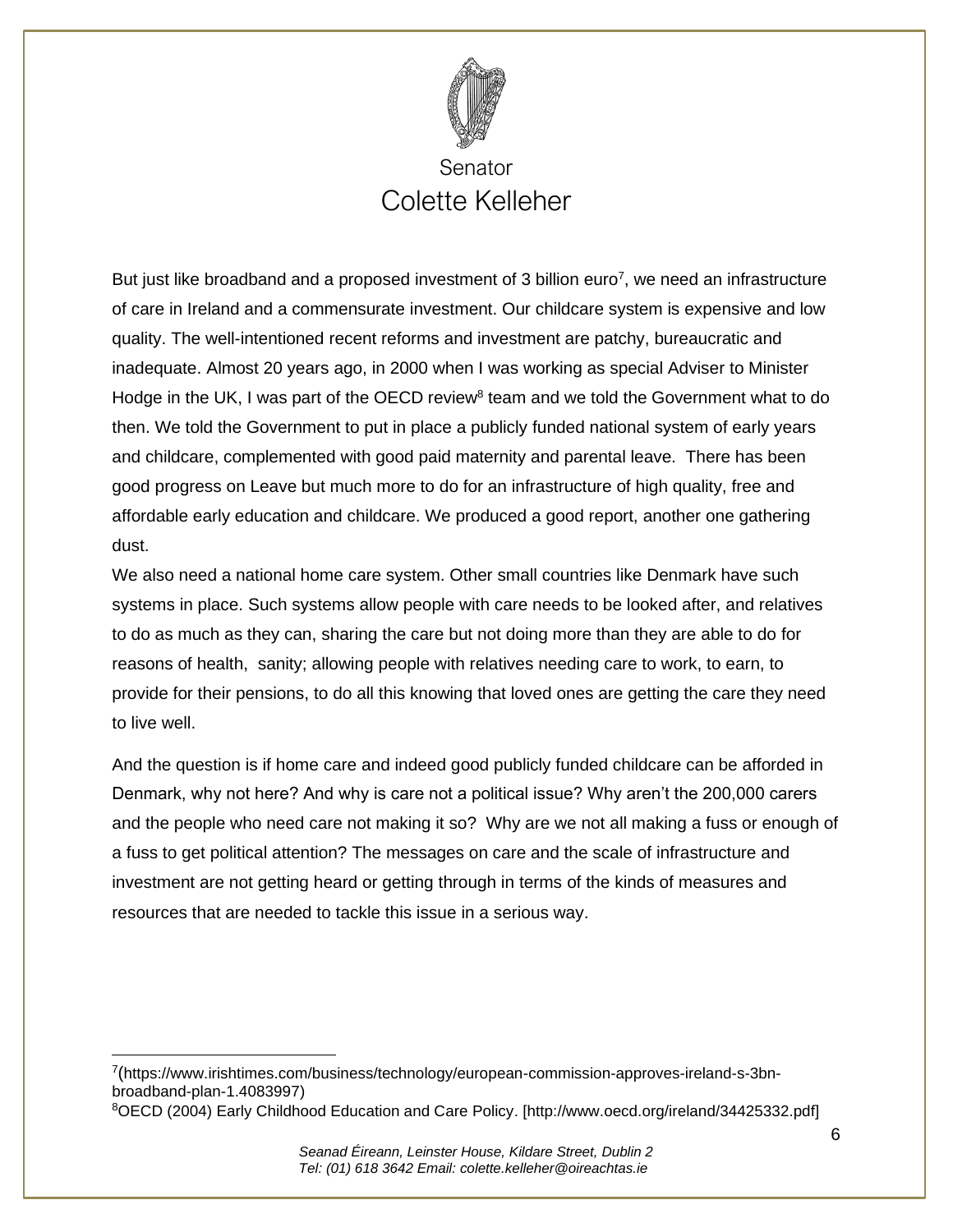

This Citizens' Assembly on gender equality can make care a public issue, can politicise care, can prioritise spending on care. Previous Citizens' Assemblies, like the ground shifting one on abortion, can be transformative. The Citizens' Assembly on Gender Equality has the potential to change the political and public conversation on care. It can make clear that care is not a private matter to be left to mostly women behind the closed door of the home, but a public matter, whose rectification will benefit us all.

#### **Unfinished Business - Sexual Health and Reproductive Rights**

In November I attended the Nairobi Summit of the International Conference on Population and Development. Ireland committed to reducing the gender pay gap, ensuring that termination of pregnancy services are provided as a normal part of the Irish health care system and to changing societal attitudes to domestic, sexual and gender-based violence, to improving services to survivors of violence, and holding perpetrators to account among other commitments. Read the full list in the Irish Family Planning Association's Unfinished Business Civil Society Dialogue Report<sup>9</sup>.

Realisation of these commitments and full realisation of sexual health and reproductive rights is necessary to reach true gender equality in Ireland and globally. That includes access to information and choice surrounding contraception and reproductive choices for all. No women or trans men should be left behind in realising this goal. The maxim holds true and the evidence supports that, as United Nations Secretary-General Ban Ki-moon said, as women thrive, so will we all.

<sup>9</sup> IFPA (2020) Unfinished Business Civil Society Dialogue Report. [\[https://www.ifpa.ie/app/uploads/2020/03/Dialogue-Report-Design-Feb-2020\\_small-compressed.pdf\]](https://www.ifpa.ie/app/uploads/2020/03/Dialogue-Report-Design-Feb-2020_small-compressed.pdf)

7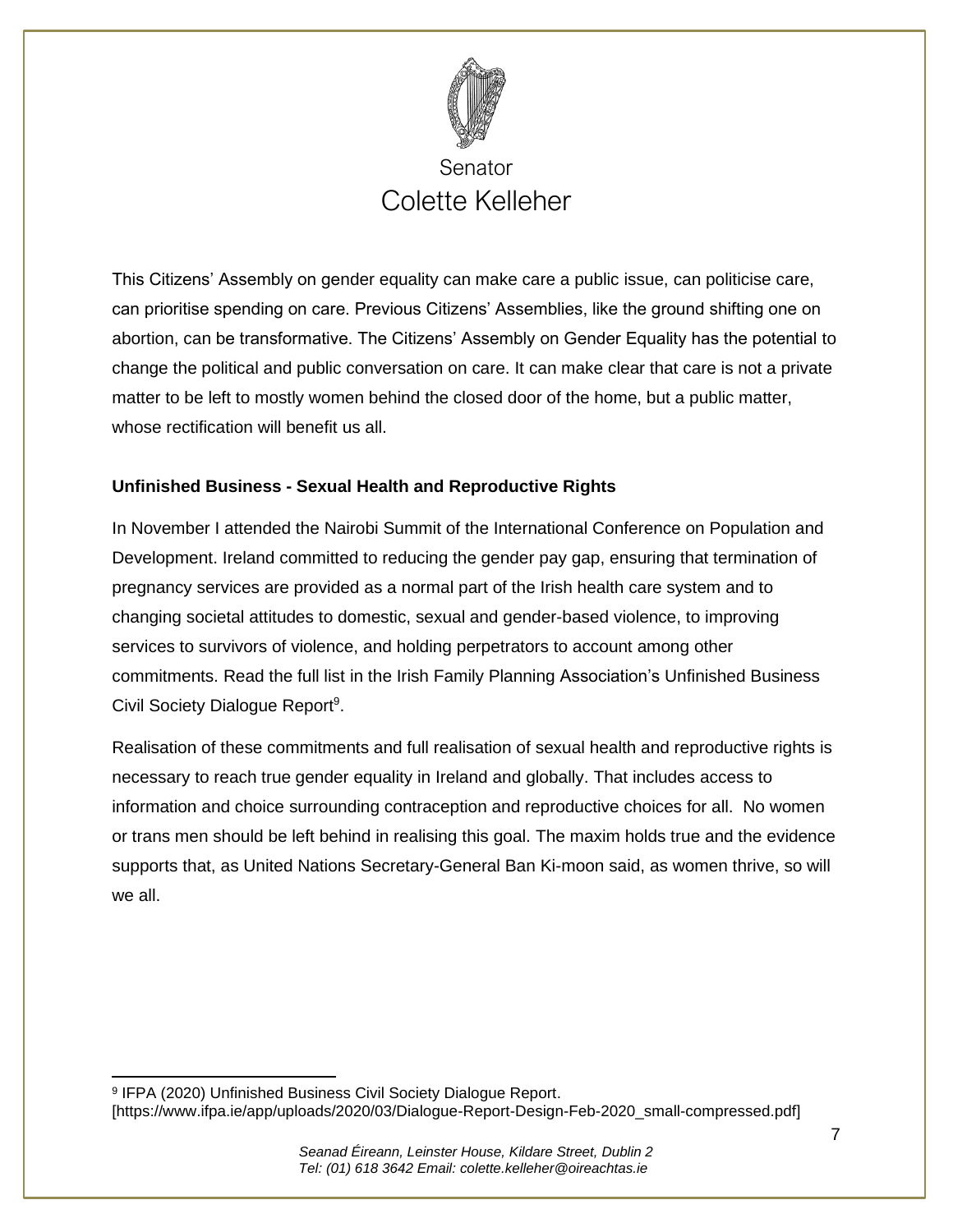

#### **Gender equality for Marginalised Women**

Gender equality does not exist in a vacuum. Achieving gender equality must consider wider inequalities which impact on women. An intersectional approach is necessary to ensure gender equality means gender equality for all.

- Lucy Peprah of Aims Ireland highlighted in 'Ireland's Unfinished Business; Civil Society Dialogue Report' that 40% of maternal deaths in Ireland are migrant women despite only making up 17% of the population.
- Traveller women are impacted by infant mortality at far greater levels than the wider population, with infant mortality among Traveller children three times higher than the general population<sup>10</sup>.
- Life expectancy for Traveller women is 11.5 years less than the general population. 1 in 20 members of the Traveller community will die by suicide<sup>10</sup>. Furthermore Traveller women face a risk of imprisonment as much as 18 to 22 times higher than that of the general population<sup>11</sup>.
- The average life expectancy of a single homeless woman in Ireland is 38 years old. Women now account for 42 per cent of the adult homeless population, and this rises to 44 per cent in the Dublin area but there are only two women only homeless hostels in the Dublin area<sup>12</sup>.
- Women are far more likely to develop dementia and the symptoms they live with are often more severe<sup>13</sup>. Dementia supports are extremely limited with many people with dementia and their carers facing an uphill battle for adequate care and supports.

[https://www.iprt.ie/site/assets/files/6339/iprt\_travellers\_report\_web.pdf]

<sup>10</sup> All Ireland Traveller Health Study (2010) [https://www.gov.ie/en/publication/b9c48a-all-ireland-travellerhealth-study/?referrer=/healthy-ireland/health-inequalities/traveller-health/]

<sup>&</sup>lt;sup>11</sup> Irish Penal Reform Trust (2014) Travellers in the Irish Prison System.

<sup>&</sup>lt;sup>12</sup> Shannon, June (2020) Most women live into their 80s. These women die in their 30s. Why?. The Irish Times. [\[https://www.irishtimes.com/life-and-style/health-family/most-women-live-into-their-80s-these](https://www.irishtimes.com/life-and-style/health-family/most-women-live-into-their-80s-these-women-die-in-their-30s-why-1.4183334)[women-die-in-their-30s-why-1.4183334\]](https://www.irishtimes.com/life-and-style/health-family/most-women-live-into-their-80s-these-women-die-in-their-30s-why-1.4183334)

<sup>13</sup> Alzheimer Society UK (2020) [https://www.alz.co.uk/women-and-dementia]